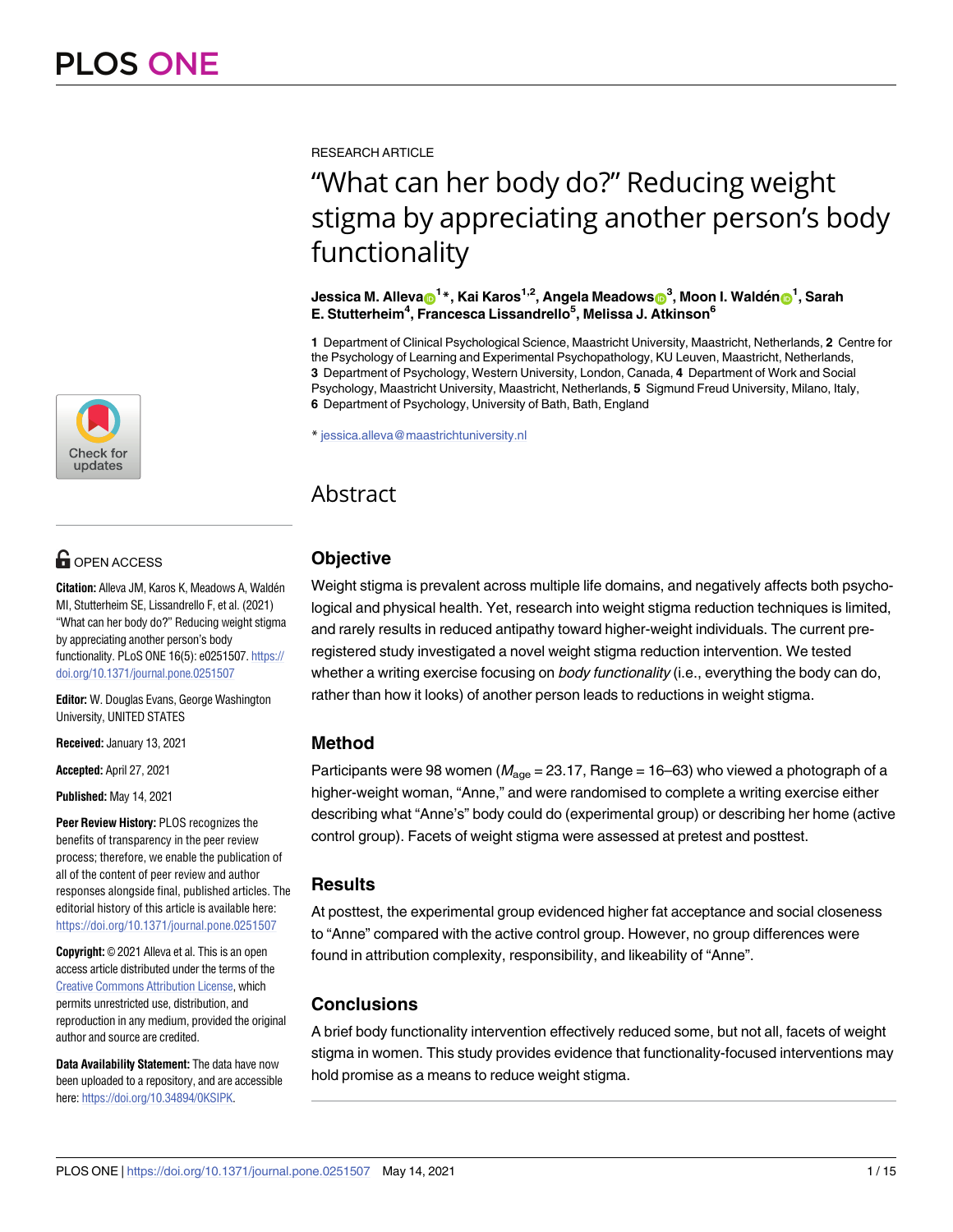<span id="page-1-0"></span>**Funding:** The author(s) received no specific funding for this work.

**Competing interests:** The authors have declared that no competing interests exist.

#### **Introduction**

Stigmatisation is a socially and culturally constituted process whereby a person is identified as different and then devalued, leading to status loss and discrimination [[1](#page-11-0)]. In particular, *weight stigma* is characterised by negative attitudes towards a person based on their body weight and size, and is typically directed toward individuals with higher body mass index (BMI) who are perceived to be "overweight" or "obese" [\[2\]](#page-11-0). Weight stigma is prevalent across numerous life domains—including interpersonal relationships, education, employment, housing, health care, and media (for a review, see [\[3](#page-11-0)])—and has severe consequences. For instance, experiencing weight stigma has been associated with increased levels of maladaptive eating behaviours, including binge eating, loss-of-control eating, and emotional eating [\[4](#page-11-0)], motivation to avoid exercise, and lower levels of moderate and vigorous physical activity [\[5\]](#page-11-0), as well as high-risk health behaviours [\[6\]](#page-11-0), allostatic load [[7\]](#page-11-0), risk of chronic disease [\[8](#page-11-0)], higher rates of depression and anxiety  $[9,10]$  $[9,10]$  $[9,10]$  $[9,10]$ , substance use disorders  $[11]$ , suicidal ideation  $[12]$  $[12]$  $[12]$ , and mortality  $[13]$ , independent of BMI (for reviews, see [\[3,4,9](#page-11-0)[,10,14,15](#page-12-0)]). Further, experimental studies have confirmed a causal link between exposure to weight-stigmatising content or experiences and increased calorie intake [\[16–18](#page-12-0)] and increased cortisol reactivity [[19](#page-12-0),[20](#page-12-0)].

Yet, despite the pervasiveness and negative consequences of weight stigma, few studies have investigated weight stigma reduction techniques, with mixed results (for reviews, see [[21,22](#page-12-0)]). Of the interventions that are founded on a named theoretical approach, most are based on *attribution theory*, which suggests that negative feelings towards higher-weight individuals are due to the targets' perceived culpability for their weight [[23,24\]](#page-12-0). Interventions that aim to alter beliefs about the causes of "obesity" and the supposed controllability of body weight tend to be effective in changing knowledge about the constructs targeted, but they are generally less effective at reducing dislike [\[21,22\]](#page-12-0). One possible explanation for this lack of success is that interventions aiming to reduce culpability for a negatively valued attribute (fatness), nevertheless continue to assign negative value to higher-weight bodies [[25](#page-12-0)]. Somewhat greater success has been achieved by interventions aiming to increase empathy toward higher-weight individuals—although effect sizes are still only small-to-moderate [\[22](#page-12-0)]. Again, however, significant heterogeneity has been reported across studies, and empathy-building approaches may also produce paradoxical results, increasing anti-fat attitudes in some individuals [\[26\]](#page-12-0). Other useful approaches include manipulating apparent social norms around anti-fat attitudes and interventions founded upon a sizeacceptance paradigm [\[22](#page-12-0)], whereby the sociocultural origins of modern anti-fat attitudes are identified and higher-weight bodies are presented as a natural part of a continuum of body sizes across the population, and not inherently problematic [[27,28\]](#page-12-0). Nevertheless, the literature in this area remains relatively sparse, highly heterogeneous, and often consists of atheoretical, small, non-controlled interventions that preclude inferences about causality [[21,22](#page-12-0)].

Accordingly, the aim of this study was to investigate a novel technique for reducing weight stigma. To do so, we drew from emerging research from the field of *body image*—that is, how individuals think and feel about their body—showing that appreciating the functionality of one's own body is currently the most effective technique to enhance positive body image (for a review, see [\[29\]](#page-12-0)). *Body functionality* refers to everything that the body is able to *do*, and comprises six domains: (a) internal processes (e.g., digesting food, absorbing vitamins); (b) physical capacities (e.g., walking, stretching); (c) bodily senses and sensations (e.g., seeing, hearing); (d) creative endeavours (e.g., singing, drawing); (e) self-care (e.g., showering, sleeping); and (f) communication with others (e.g., via body language, eye contact; [[30](#page-12-0)]). *Functionality appreciation* refers to appreciating, honouring, and respecting the body for what it is able to do (regardless of whether the body can function "well" in all domains; [[31](#page-12-0)]). In functionality-based body image interventions, participants are typically guided to write about what their body is able to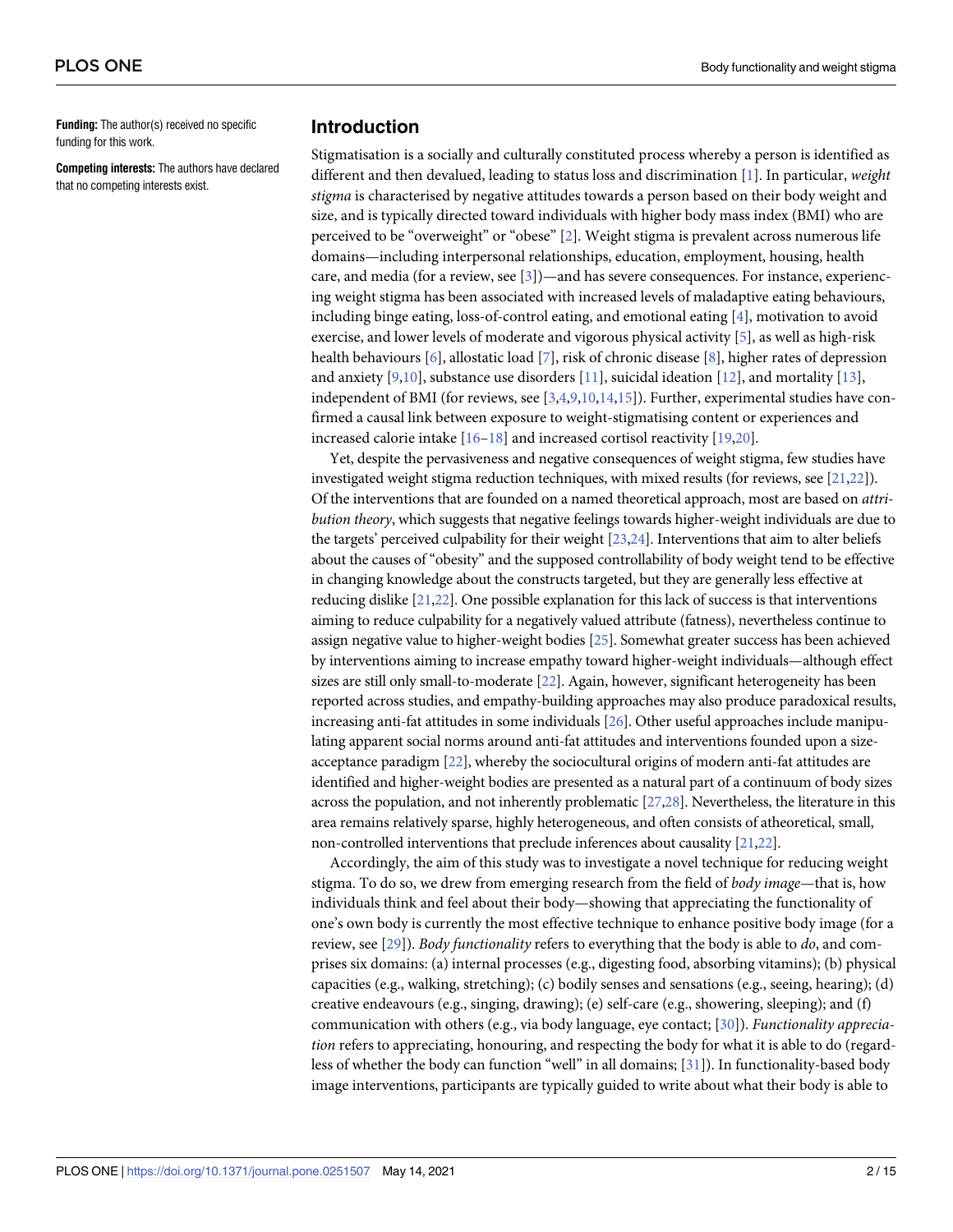<span id="page-2-0"></span>do, and why those functions are valuable to them [\[30\]](#page-12-0). Both single- and multi-session variants of this approach have been shown to improve body image among women and men, with effects lasting up to 1-month follow-up [\[30](#page-12-0)[,32–38](#page-13-0)].

The functionality-based approach to improving body image is grounded in *objectification theory* [\[39\]](#page-13-0). According to this theory, women are often valued and evaluated based predominantly on their physical appearance; consequently, they may develop the tendency to engage in *self-objectification*, whereby they come to value and evaluate their *own* body based predominantly on its physical appearance, from a third-person observer perspective. Self-objectification contributes to numerous health risks for women, including negative body image and disordered eating (for reviews, see  $[40,41]$  $[40,41]$ ). In line with objectification theory, appreciating one's body functionality is proposed to minimise the tendency to emphasise one's physical appearance, thereby improving body image [\[30\]](#page-12-0). Indeed, studies have shown that appreciating one's body functionality via structured writing exercises leads to reduced self-objectification and to viewing one's own body in more complex, holistic terms [\[30,](#page-12-0)[34](#page-13-0)].

Inspired by this line of research, the present study investigated whether appreciating the body functionality of *another* person—in particular, a woman with high BMI—would lead to reductions in weight stigma. Why might this approach be effective? Research on objectification theory has shown that viewing *other* people predominantly in terms of their physical appearance (i.e., engaging in objectification) is also related to negative consequences, including viewing others as "less fully human" and internalising cultural appearance standards that idealise thinness [[42](#page-13-0)–[44](#page-13-0)]. Weight stigma may involve objectification of others, as the stigmatised person is evaluated predominantly on how they look, based on their body weight. Indeed, evidence suggests that high-BMI individuals are viewed as less human, a finding that holds across the weight spectrum, and that dehumanisation predicts support for policies that discriminate against those with high BMI [\[45\]](#page-13-0).

In line with objectification theory and the prior research on body functionality described above, when individuals appreciate the body functionality of a person with high BMI, this could encourage them to view that person's body in a more complex, holistic manner, thereby reducing an overemphasis on body weight, and mitigating weight stigma. It is also important to note that many of the negative attitudes towards people with high BMI involve negative assumptions about their body functionality, specifically with respect to the domains of internal processes and physical capacities; for example, that they are "unhealthy," "unfit," and "lazy" [\[3](#page-11-0)]. Encouraging individuals to appreciate the diverse domains of body functionality could broaden their conceptualisations of the other person's body functionality and contribute to reductions in weight stigma.

#### **The present study**

The primary research question of this study was: Does appreciating the body functionality of another person lead to reductions in weight stigma? Participants were randomised to complete a writing exercise that elicited either functionality appreciation for a woman with high BMI, or descriptions of her home (as an active control). Facets of weight stigma were assessed at pretest and posttest. It was hypothesised that the experimental group would evidence lower weight stigma at posttest compared with the active control group.

A secondary research question was: Are the effects of the present intervention approach moderated by pre-existing levels of functionality appreciation? Scholars have called for a more tailored approach to interventions, whereby a "match" is made between the change technique and those who will benefit most from it [\[46\]](#page-13-0). Individuals who are *higher* in functionality appreciation might respond better to the intervention approach because they are more oriented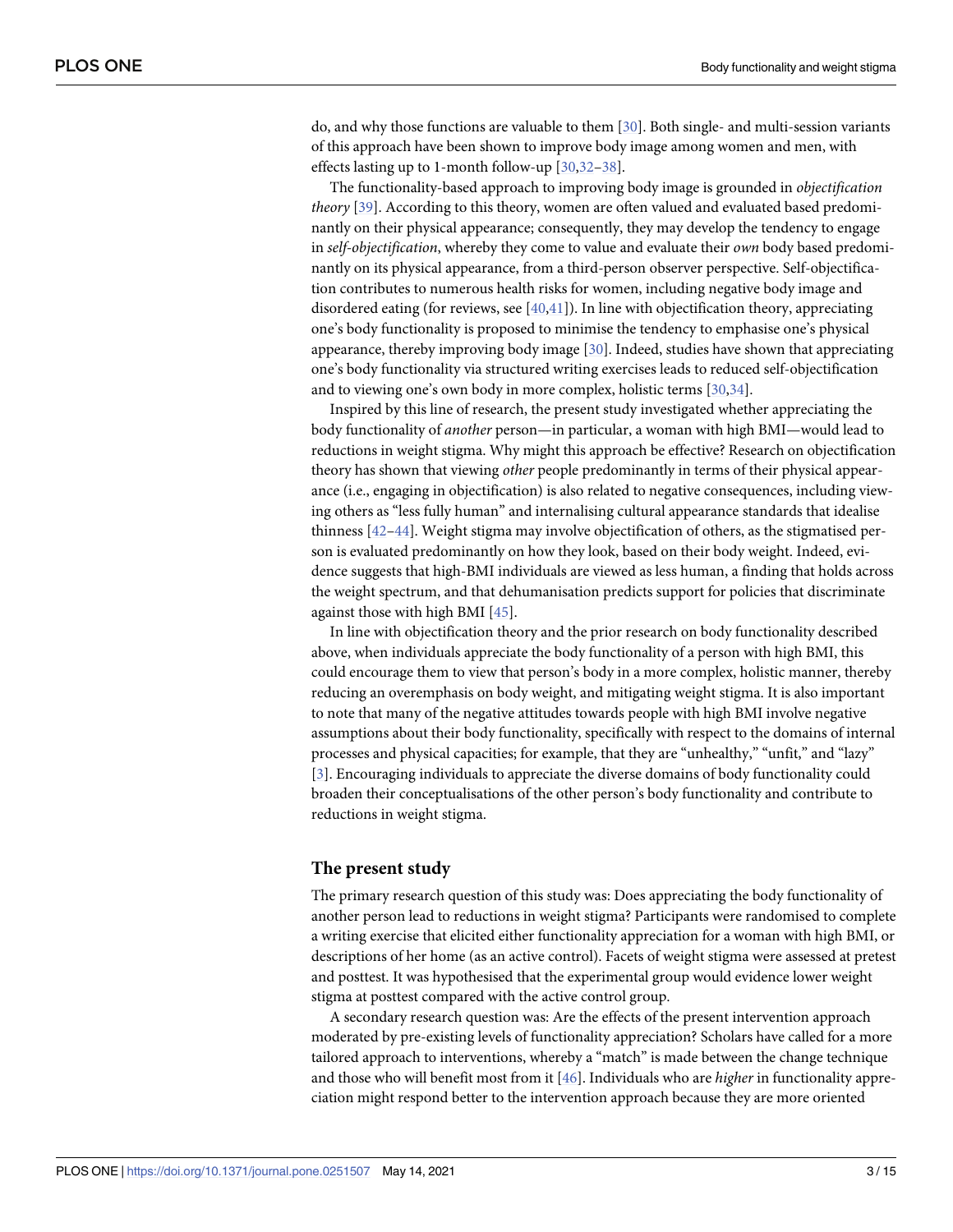<span id="page-3-0"></span>toward functionality appreciation compared with those lower in functionality appreciation. Yet, individuals who are *lower* in functionality appreciation might benefit more from the intervention, because they would stand more to gain from contemplating body functionality. As a theoretically sound argument could be made in either direction, a specific hypothesis was not formulated for this research question.

### **Methods**

#### **Participants and procedure**

A priori calculations indicated that 100 participants were needed for the planned statistical analyses (assuming  $\alpha$  = .05, 80% power, and a small-to-moderate effect size; cf. [\[30\]](#page-12-0)). The final sample comprised 98 women (their demographic characteristics are shown in Table 1). An

|  |  |  | Table 1. Participants' demographic characteristics. |
|--|--|--|-----------------------------------------------------|
|--|--|--|-----------------------------------------------------|

|                                    | M(SD)          | Range       |  |
|------------------------------------|----------------|-------------|--|
| Age                                | 23.17 (6.43)   | $16 - 63$   |  |
| <b>Body mass index</b>             | 21.13(2.56)    | 16.53-31.49 |  |
|                                    | n              | %           |  |
| Self-classified weight             |                |             |  |
| Very underweight                   | $\mathbf{1}$   | 1.0         |  |
| Moderately underweight             | $\overline{4}$ | 4.1         |  |
| Slightly underweight               | $\overline{4}$ | 4.1         |  |
| Neither underweight nor overweight | 73             | 74.5        |  |
| Slightly overweight                | 11             | 11.2        |  |
| Moderately overweight              | $\overline{4}$ | 4.1         |  |
| Very overweight                    | $\mathbf{1}$   | 1.0         |  |
| Do you identify as Fat?            |                |             |  |
| Yes                                | 9              | 9.2         |  |
| N <sub>o</sub>                     | 89             | 90.8        |  |
| Ethnic background                  |                |             |  |
| German                             | 18             | 18.4        |  |
| Dutch                              | 14             | 14.3        |  |
| Other Western European             | 7              | 7.1         |  |
| Eastern European                   | 14             | 14.3        |  |
| Southern European                  | 9              | 9.2         |  |
| Northern European                  | $\mathbf{1}$   | 1.0         |  |
| Asian                              | 10             | 10.2        |  |
| South American or Latin American   | $\overline{4}$ | 4.1         |  |
| North American                     | $\overline{2}$ | 2.0         |  |
| African                            | $\mathbf{1}$   | 1.0         |  |
| Mixed                              | 17             | 17.4        |  |
| Rather not say                     | $\mathbf{1}$   | 1.0         |  |
| <b>Sexual Orientation</b>          |                |             |  |
| Heterosexual                       | 86             | 87.8        |  |
| Bisexual                           | 5              | 5.1         |  |
| Lesbian                            | $\mathbf{1}$   | 1.0         |  |
| Pansexual                          | $\overline{2}$ | 2.0         |  |
| Queer                              | $\mathbf{1}$   | 1.0         |  |
| Other                              | $\mathbf{1}$   | 1.0         |  |
| Rather not say                     | 2              | 2.0         |  |

<https://doi.org/10.1371/journal.pone.0251507.t001>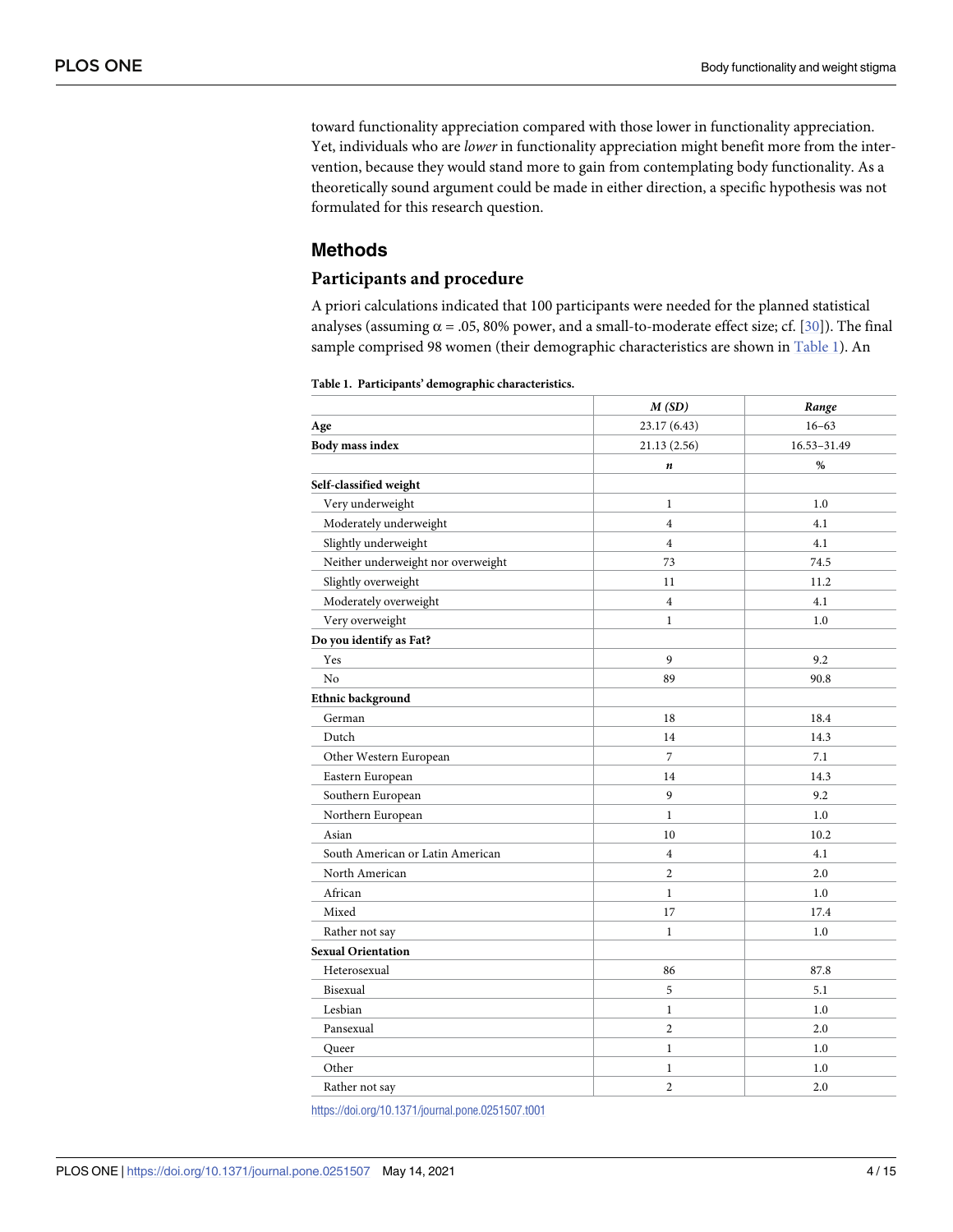<span id="page-4-0"></span>additional three women had taken part in the study but their data were excluded because they did not comply with the instructions of their assigned writing exercise.

This study was approved by the Ethics Review Committee Psychology and Neuroscience at Maastricht University (ethics approval code OZL\_159\_15\_12\_2015\_S15), and was preregistered on AsPredicted (protocol #31330, see [http://aspredicted.org/blind.php?x=ed2uv6\)](http://aspredicted.org/blind.php?x=ed2uv6). No changes were made to the study protocol after preregistration. Participants were recruited for a study about "techniques to influence imagination skills" (cf. [\[33\]](#page-13-0)) via flyers on campus, social media (e.g., accounts of the research group), and the university's online system for participant recruitment.

The pretest took place online. Participants signed an electronic informed consent sheet and completed the Fat Attitudes Assessment Toolkit (FAAT; [\[47\]](#page-13-0)), Functionality Appreciation Scale (FAS; [\[31\]](#page-12-0)), demographic items, and filler items. A laboratory session took place approximately 1 week later  $(\pm 2 \text{ days})$ . First, the experimenter told the participant that she would complete an "imagination exercise." The experimenter presented an A4 framed colour photograph of "Anne," a woman with high BMI (details below), and placed it next to the computer. The participant was given a booklet of instructions and was asked to confirm that she understood them before the experimenter left the room. The participant was instructed to write continuously for 15 min. After the 15min had passed, the experimenter re-entered the lab, collected the photograph of "Anne" and the instruction booklet, and opened the posttest questionnaires. The posttest questionnaires comprised items assessing social closeness and likeability of "Anne," the FAAT, filler items, perceived body weight of "Anne," and an awareness check. Participants received a €7.50 voucher or course credit, and were debriefed via email at study completion.

#### **Experimental manipulations**

Participants were told they would be writing "about the woman in the photograph next to you, named Anne." *The experimental group* was asked to "imagine, and write about, the many things that her body is able to *do*." They read a list of examples of body functions, categorised by domain (e.g., creative endeavours). In their writing, participants were instructed to "take your time, really let go, and imagine the many different things that her body *can do*." They were told they could write about as many functions as they liked, but were encouraged to consider the different domains of body functionality. To underscore appreciation for her body functionality, they were asked to reflect on, "Why are these body functions important to Anne?".

*The active control group* was asked to "imagine, and write about, the *house* in which Anne lives, and the *details* of her house." They read a list of examples of home features, categorised by domain (e.g., interior design). In their writing, participants were instructed to "take your time, really let go, and imagine the many different details of *her house*." They were told they could write about as many features as they liked, but were encouraged to consider the different domains of home features. "Anne's" home was chosen as a focus of this writing exercise, to ensure that participants in the active control group would also write about something personal to "Anne," but that was not directly related to her body.

All participants were told that they would spend 15 min on the writing exercise, and that they should write as much as they could in that time, but not worry about "finishing" it. They were reminded that their writing would be confidential and anonymous, and were told not to worry about spelling, sentence structure, or grammar. The full instructions of the writing exercises are provided in the Supporting Information (S1 [File\)](#page-11-0).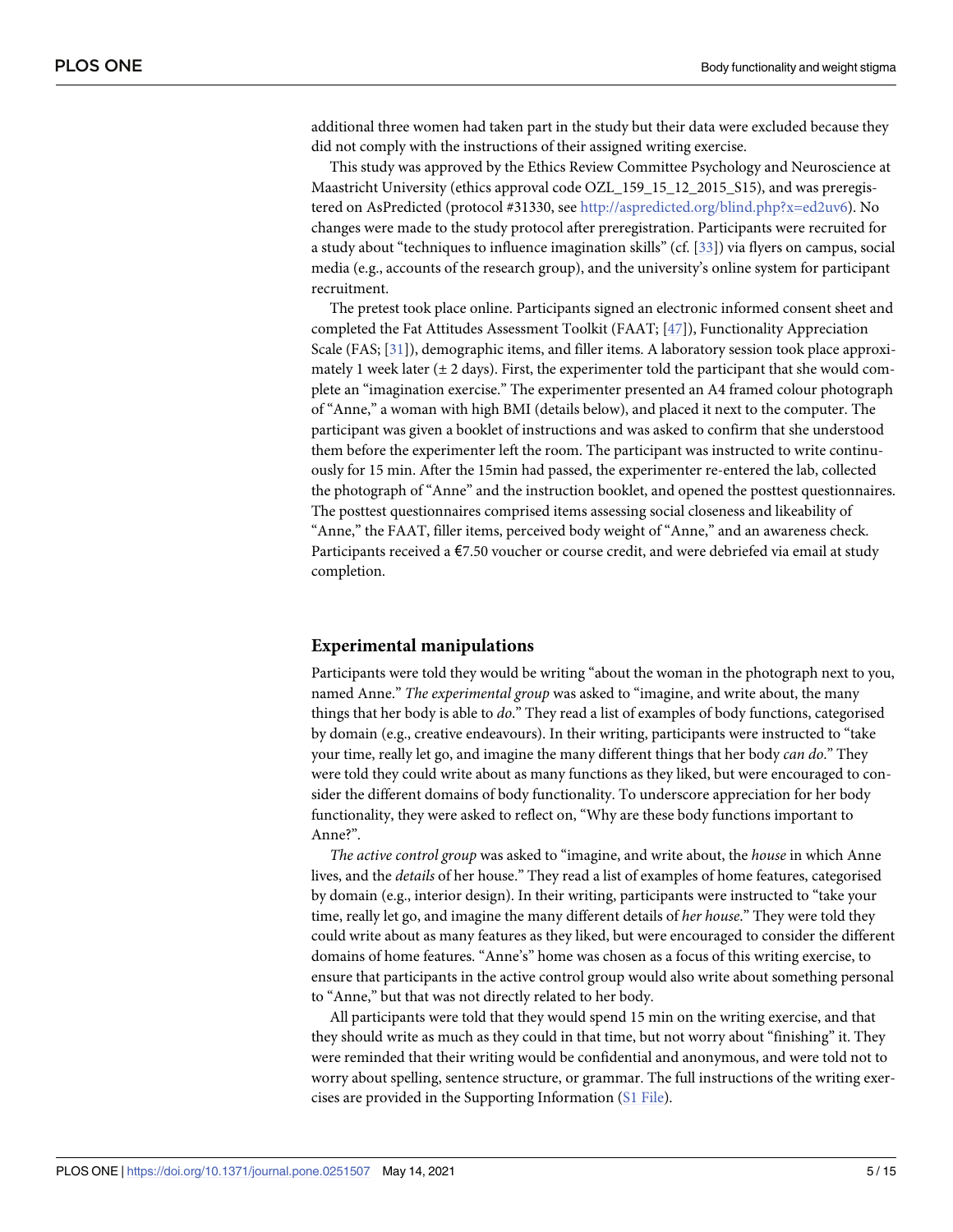#### <span id="page-5-0"></span>**Photograph of "Anne"**

The photograph of "Anne" was selected from Obesity Canada's gallery "that portrays individuals with obesity in ways that are positive and non-stereotypical" [[48](#page-13-0)]. Five photographs of different women were selected by the fourth and sixth authors. These photographs were discussed at a meeting with the research group of the first author. Based on their feedback, two of the photographs were chosen for pilot testing; they were evaluated by nine undergraduate women (not involved in the study) from 1 = *very underweight* to 7 = *very overweight*. The photograph with the highest ratings  $(M = 6.11 \text{ vs. } M = 5.89)$  was chosen. This photograph was a full-body image of a White woman wearing form-fitting jeans and a sweater, standing, smiling, and looking straight into the camera (see Supporting [information](#page-11-0), S2 [File\)](#page-11-0). The name "Anne" was chosen because it is a common name in Dutch, German, and English (the main languages spoken in the region where the study was conducted).

#### **Measures**

**Fat Attitudes Assessment Toolkit (FAAT; [[47](#page-13-0)]).** The FAAT comprises the following four scales. All items are rated from 1 = *strongly disagree* to 7 = *strongly agree*.

The *Fat Acceptance Scale* contains 32 items that can be divided into five subscales: Empathy (7 items; e.g., "Fat people face discrimination in many areas of life"), Discrimination (9 items; e.g., "Discrimination due to fatness leads to a denial of human rights"), Size Acceptance (6 items; e.g., "We should celebrate all bodies"), Attractiveness (5 items; e.g., "Fat people are sexy") and Health (5 items; e.g., "Fat people are not necessarily unhealthy"). A composite score of the Fat Acceptance Scale items was used (cf. [[47](#page-13-0)]), with higher mean scores indicating higher levels of fat acceptance and more positive evaluations of fat people.

The *Attribution Complexity Scale* (9 items) comprises the General Complexity Subscale (6 items; e.g., "There are many factors that cause people to be fat") and the Socioeconomic Complexity Subscale (3 items; e.g., "There are factors relating to social inequality that cause people to be fat"). A composite score of the Attribution Complexity Scale items was calculated (cf. [\[47\]](#page-13-0)), with higher mean scores indicating endorsement of multiple external causes for fatness, which can be deemed outside of personal control.

The *Responsibility Scale* (6 items; e.g., "Fat people lack willpower") focuses specifically on individual attribution. Item scores are reverse-coded and then averaged, with higher scores indicating that fewer factors relating to personal responsibility are assigned to the causes of fatness.

The *Body Acceptance Scale* (4 items; e.g., "I feel happy about my weight") assesses participants' appraisal of their own body weight. The data derived from this scale were not analysed, as they were not central to the research questions.

Last, the FAAT comprises one optional item, "Do you identify as Fat?" (*yes/no*). This item was included to further describe the demographic characteristics (see below) of this sample.

Among adults in the U.S., FAAT item scores have demonstrated good test-retest reliability, construct validity, and internal reliability ( $\alpha$  = .84 to.96; [[47](#page-13-0)]). Further, FAAT scores have not been correlated with socially desirable responding [\[47\]](#page-13-0). Cronbach's  $\alpha$  for the FAAT (and remaining measures) in this study are reported in [Table](#page-6-0) 2. Note that the FAAT uses the term "fat," in line with modern critical fat discourse (see  $[47]$  $[47]$  $[47]$ ); this term is used in this manuscript when referring to the outcomes from the FAAT.

**Social closeness to "Anne".** Six items assessed social closeness to "Anne," from 1 = *strongly disagree* to 5 = *strongly agree* (e.g., "I would feel comfortable being friends with Anne"). The items were adapted from Puhl et al. [[49](#page-13-0)] to refer to "Anne," rather than "the person in this photo." Item scores are averaged, with higher scores reflecting higher levels of social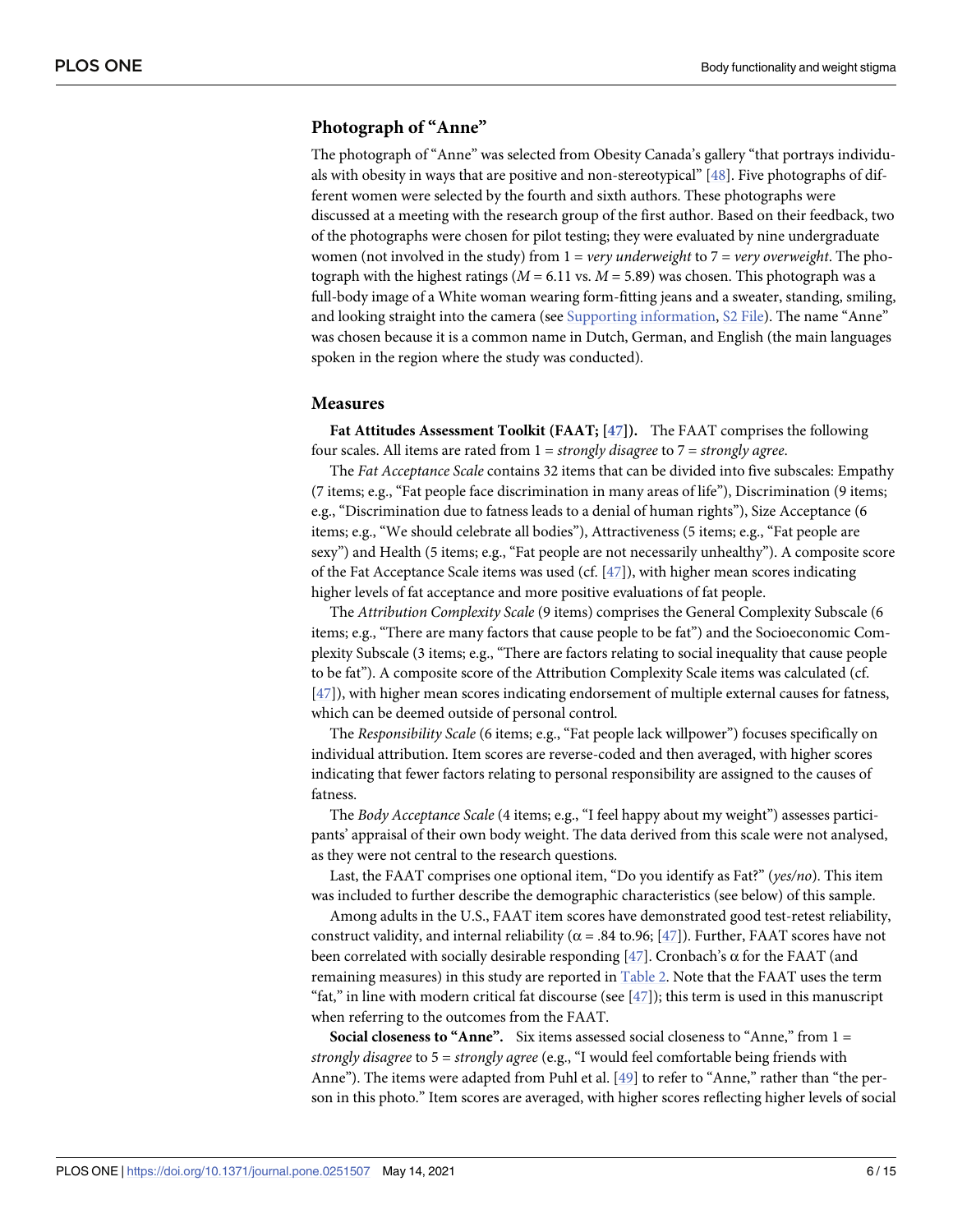| Variable                               | Cronbach's $\alpha$ | <b>Possible Range</b> | Experimental Group ( $n = 49$ ) | Control Group $(n = 49)$ |
|----------------------------------------|---------------------|-----------------------|---------------------------------|--------------------------|
|                                        |                     |                       | M(SD)                           | M(SD)                    |
| Pretest Fat Acceptance                 | .90                 | $1 - 7$               | 5.18(0.62)                      | 5.10(0.66)               |
| Posttest Fat Acceptance                | .93                 | $1 - 7$               | 5.44(0.61)                      | 5.23(0.72)               |
| <b>Pretest Attribution Complexity</b>  | .84                 | $1 - 7$               | 5.88(0.56)                      | 5.82(0.70)               |
| <b>Posttest Attribution Complexity</b> | .88                 | $1 - 7$               | 6.05(0.67)                      | 5.93(0.71)               |
| Pretest Responsibility                 | .70                 | $1 - 7$               | 3.63(0.68)                      | 3.67(0.77)               |
| <b>Posttest Responsibility</b>         | .78                 | $1 - 7$               | 3.94(0.82)                      | 3.80(0.85)               |
| Social Closeness to Anne               | .84                 | $1 - 5$               | 4.52(0.46)                      | 4.18(0.51)               |
| Likeability of Anne                    | .88                 | $-10-10$              | 6.60(2.94)                      | 5.96(2.91)               |
| <b>Functionality Appreciation</b>      | .86                 | $1 - 5$               | 4.39(0.50)                      | 4.40(0.49)               |

<span id="page-6-0"></span>**[Table](#page-5-0) 2. Participants' scores on the measures at pretest and posttest.**

*Notes*. Cronbach's α was calculated to evaluate the internal reliability of the item scores for the measure of the respective variable.

<https://doi.org/10.1371/journal.pone.0251507.t002>

closeness, or willingness to engage in social activities with "Anne." The scale demonstrated good internal reliability in the original study ( $\alpha$  = .92; [\[49\]](#page-13-0)).

**Likeability of "Anne".** Likeability ratings of "Anne" were made on positivity (-10 = *negative*, 10 = *positive*), agreeableness (-10 = *disagreeable*, 10 = *agreeable*), and sympathy (-10 = *unsympathetic*, 10 = *sympathetic*). The items were adapted from De Ruddere et al. [\[50\]](#page-13-0) to refer to "Anne," rather than "the patient." Item scores are averaged; higher scores reflect higher likeability of "Anne." De Ruddere et al. did not report internal reliability statistics but the scale demonstrated good construct validity.

**Functionality Appreciation Scale (FAS; [\[31](#page-12-0)]).** The FAS comprises 7 items (e.g., "I appreciate my body for what it is capable of doing"), rated from 1 = *strongly disagree* to 5 = *strongly agree*. FAS scores are averaged; higher scores demonstrate higher levels of functionality appreciation. FAS scores have demonstrated good construct validity, test-retest reliability, and internal reliability ( $\alpha$  = .86 to.89; [\[31\]](#page-12-0)).

**Additional items.** To describe the *demographic characteristics* of the sample, participants reported their age, height and weight (to calculate BMI), self-classified weight (1 = *very underweight*, 7 = *very overweight*), ethnic background, and sexual orientation. Note that these data were only used to describe the demographic characteristics of the sample, as summarised in [Table](#page-3-0) 1, and were not planned to be included in the statistical analyses.

Participants also evaluated *"Anne's" perceived body weight* (1 = *very underweight* to 7 = *very overweight*). *Filler items* about imagination were included to align with the cover story (e.g., "As a child, my parents read me story books"); this cover story and subsequent filler items have been used in prior research with functionality-based assignments (cf. [[33](#page-13-0)]). Participants also completed an *awareness check item*, asking them to describe the purpose of the study.

#### **Statistical analyses**

Prior to the main analyses, the data were examined for outliers, defined as any value ±3SD from the group mean, and were adjusted to the boundary value identified (i.e.,  $\pm 3SD$  the group mean; [\[51\]](#page-13-0)). The assumptions with respect to multiple regression analyses were examined [\[51\]](#page-13-0), and these were all met. To test whether the experimental group reported *lower weight stigma* scores at posttest than the active control group, a series of multiple regression analyses were conducted, one for each weight stigma variable separately. In Block 1, Group (0 = *active control*, 1 = *experimental*), Pretest (where applicable, for the FAAT-based variables), and Functionality Appreciation were entered into the model. Functionality Appreciation was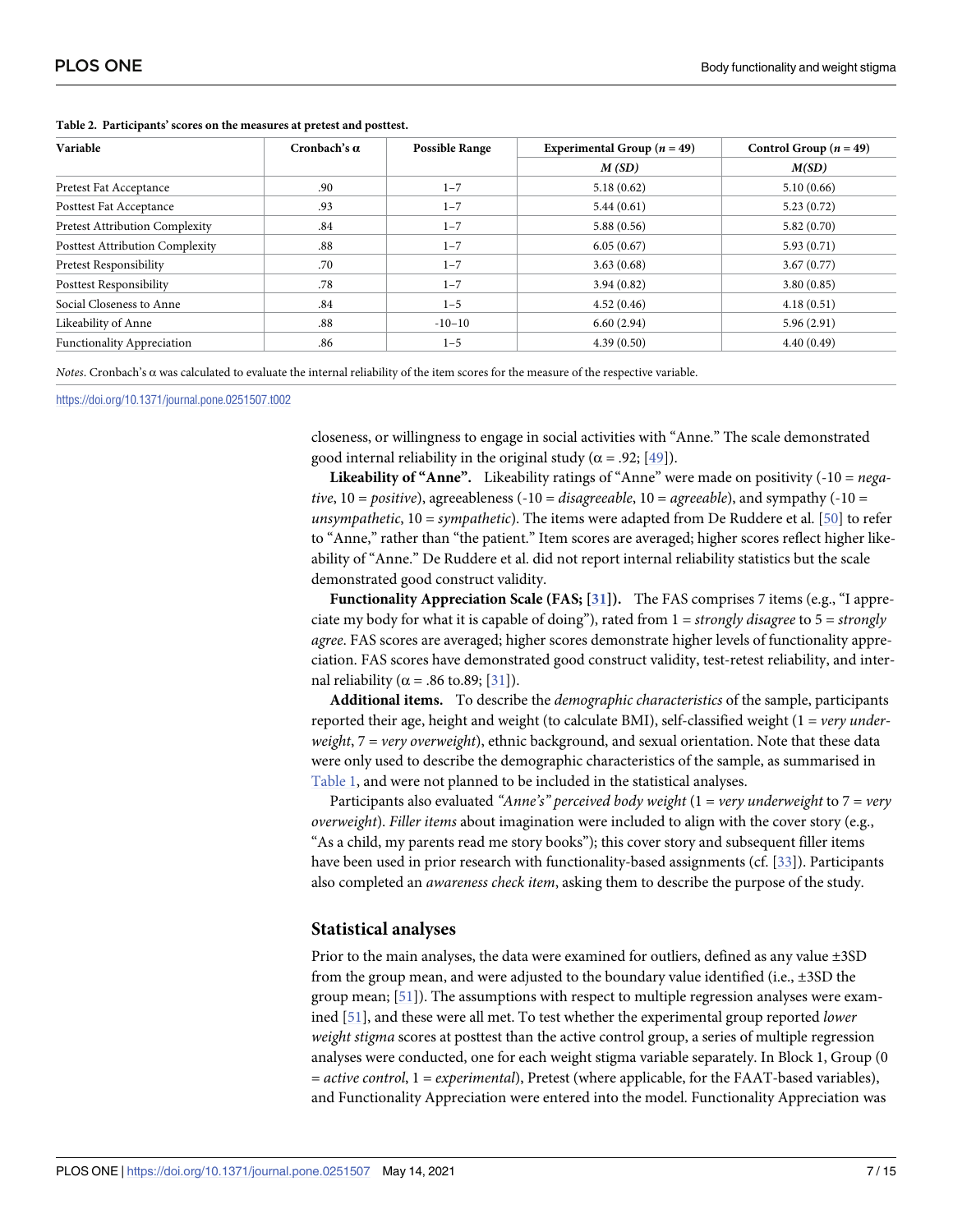grand-mean centred (i.e., the sample mean was subtracted from each individual's score on that variable). In Block 2, Group  $\times$  Functionality Appreciation was added to the model to test whether effects were *moderated* by functionality appreciation. "Lower weight stigma" was operationalised as higher scores on the FAAT scales (i.e., the Fat Acceptance Scale, Attribution Complexity Scale, and Responsibility Scale), and higher scores with respect to social closeness and likeability of "Anne." Functionality appreciation was operationalised using the FAS.

#### **Results**

#### **Preliminary analyses**

There were no missing data at pretest or posttest. Five outliers were identified and adjusted: Three were in the experimental group and concerned scores on Responsibility at pretest  $(n = 1)$ , and on Attribution Complexity  $(n = 1)$  and likeability of "Anne" at posttest  $(n = 1)$ ; Two were in the active control group and concerned scores on Attribution Complexity at pretest (*n* = 1) and on likeability of "Anne" at posttest (*n* = 1). Participants' scores at pretest and posttest are shown in [Table](#page-6-0) 2. As expected given the randomisation of participants to group, there was no significant group difference on any of these scores at pretest, all *p*s *>*.535, nor did groups differ based on age or BMI, *p*s *>*.309. Participants' perceived body weight of "Anne" corresponded to "moderately overweight" on the response scale  $(M = 6.03, SD = 0.68)$ .

The content of participants' responses to the experimental manipulations was checked. As described above, three participants had not adhered to the instructions, and their data were removed from the dataset. The responses of the remaining participants ( $n = 98$ ) were in line with the instructions of their assigned experimental manipulation. Further, although all participants were required to spend the same amount of time on the writing exercises (15min), the responses of the experimental group included more words (*M* = 355.33, *SD* = 155.96) than the responses of the active control group ( $M = 290.35$ ,  $SD = 115.41$ ),  $t(96) = -2.34$ ,  $p = .021$ . Note that controlling for word count in the analyses did not change the overall pattern of results, and it was therefore excluded from the models.

With respect to the awareness check, three participants in the experimental group had correctly guessed the aim of the study. However, sensitivity analyses indicated that the removal of their data did not change the overall pattern of results; therefore, their data were retained in the analyses.

#### **Testing the research questions**

For all outcomes, *F* change from Block 1 to Block 2 was nonsignificant, indicating that the addition of Group × Functionality Appreciation did not significantly improve the model (nor were the interaction effects significant). These results show that functionality appreciation *did not moderate* the effects of the intervention approach. Further, in all but one case (Responsibility Scale), Functionality Appreciation did not significantly contribute to the model at Block 1. Therefore, for these outcomes, the model is reported with Functionality Appreciation excluded.

**Fat acceptance.** The overall model significantly predicted fat acceptance at posttest, *F*(2, 95) = 185.42,  $p < .001$ , adj.  $R^2 = .79$ . Pretest levels of fat acceptance significantly predicted fat acceptance at posttest,  $\beta = .88$ ,  $t = 18.95$ ,  $p < .001$ . Group also significantly predicted fat acceptance at posttest,  $\beta = .10$ ,  $t = 2.18$ ,  $p = .032$ . In line with the hypothesis, the experimental group demonstrated lower weight stigma, as expressed by *higher levels of fat acceptance*, compared with the active control group.

**Attribution complexity.** The overall model significantly predicted attribution complexity at posttest,  $F(2, 95) = 29.46$ ,  $p < .001$ , adj.  $R^2 = .37$ . Pretest levels of attribution complexity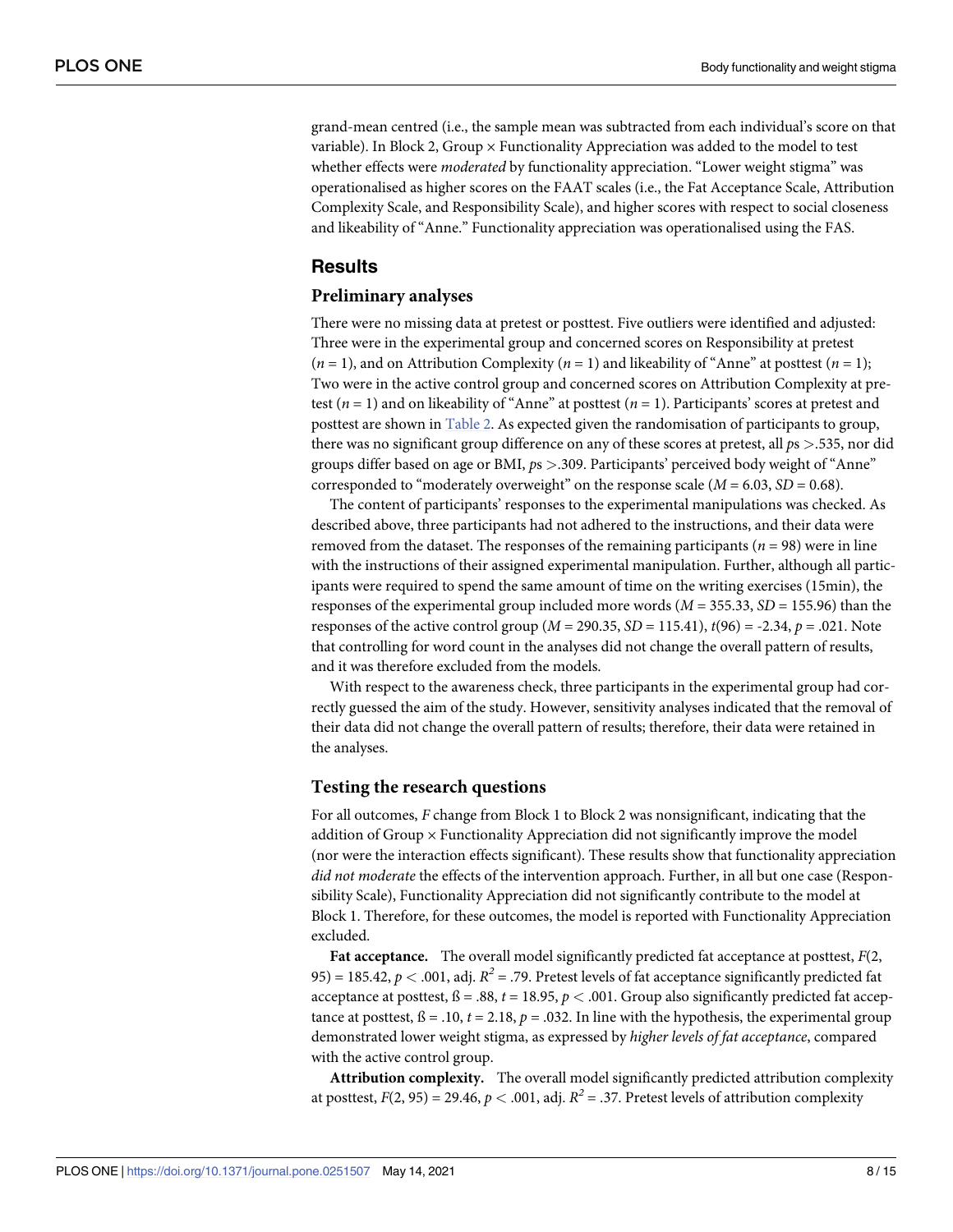significantly predicted attribution complexity at posttest,  $\beta = .61$ ,  $t = 7.60$ ,  $p < .001$ . Contrary to hypothesis, there were no group differences in attribution complexity at posttest, as indicated by the nonsignificant effect for Group,  $\beta$  = .06,  $t$  = 0.76,  $p$  = .451.

**Responsibility.** The overall model significantly predicted responsibility at posttest, *F*(3, 94) = 39.64,  $p < .001$ , adj.  $R^2 = .54$ . Pretest levels of responsibility significantly predicted responsibility at posttest,  $\beta = .71$ ,  $t = 10.37$ ,  $p < .001$ , and, in this model only, so did Functionality Appreciation,  $\beta = -0.23$ ,  $t = 3.29$ ,  $p = 0.001$ . Unexpectedly, there were no group differences in responsibility at posttest; Group,  $\beta = .10$ ,  $t = 1.39$ ,  $p = .167$ .

**Social closeness to "Anne".** The model significantly predicted social closeness to "Anne,"  $F(1, 96) = 11.80$ ,  $p = .001$ , adj.  $R^2 = .10$ . Specifically, Group significantly predicted social closeness to "Anne,"  $\beta = .33$ ,  $t = 3.44$ ,  $p = .001$ . In line with the hypothesis, the experimental group demonstrated lower weight stigma, as expressed by *higher levels of social closeness to "Anne"*.

**Likeability of "Anne".** The model did not significantly predict likeability of "Anne," *F*(1, 96) = 1.17,  $p = .28$ , adj.  $R^2 = .002$ . Contrary to expectation, there were no group differences with respect to likeability of "Anne;" Group, ß = .11, *t*(97) = 1.08, *p* = .28.

#### **Discussion**

Weight stigma is prevalent across numerous life domains, and negatively affects both psychological and physical health [\[3,4,9,](#page-11-0)[10,14](#page-12-0),[15\]](#page-12-0). Yet, research into weight stigma reduction techniques is limited, and has produced mixed findings [\[21,22\]](#page-12-0). Accordingly, this study investigated a novel intervention technique for reducing weight stigma. The primary research question was: Does appreciating the body functionality of another person lead to reductions in weight stigma? As hypothesised, participants who described the body functionality of "Anne," a woman with high BMI, reported lower weight stigma, as expressed by higher levels of fat acceptance and social closeness to "Anne." No group differences were found with respect to attribution complexity, responsibility, and likeability of "Anne." A secondary research question was whether the effects of the approach would be moderated by pre-existing levels of functionality appreciation. The findings did not reveal support for any moderating effect of functionality appreciation.

The present intervention approach was inspired by research from the field of body image, showing that fostering appreciation for one's own body functionality is currently the most effective technique for enhancing positive body image (for a review, see [[29](#page-12-0)]). This study is the first to apply this approach to appreciating another person's body functionality as a technique to reduce weight stigma. In line with objectification theory [\[39\]](#page-13-0), it was theorised that appreciating another person's body functionality could mitigate weight stigma by counteracting the tendency to evaluate others based on their physical appearance and body weight. Further, appreciating the various domains of body functionality could expand conceptualisations of body functionality to be more complex and holistic—which may be valuable considering that conceptualisations of body functionality of people with high BMI tend to be narrow and negative ("unhealthy," "unfit," "lazy;" [\[3\]](#page-11-0)). Overall, the present findings support these notions, at least with respect to fat acceptance and social closeness to "Anne." The findings are promising, considering that weight stigma reduction interventions based on attribution theories, which focus on the complex factors that influence body weight, tend to change knowledge about the causes of "overweight" and "obesity," but often do not improve attitudes and acceptance with respect to people with high BMI [[21](#page-12-0),[22](#page-12-0)]. In fact, it has been proposed that knowledge about the influences on body weight may not be an underlying cause of weight stigma, but rather a means to justify weight stigma [[21\]](#page-12-0). Thus, changes in outcomes such as fat acceptance could potentially be more meaningful and indicative of real reductions in weight stigma.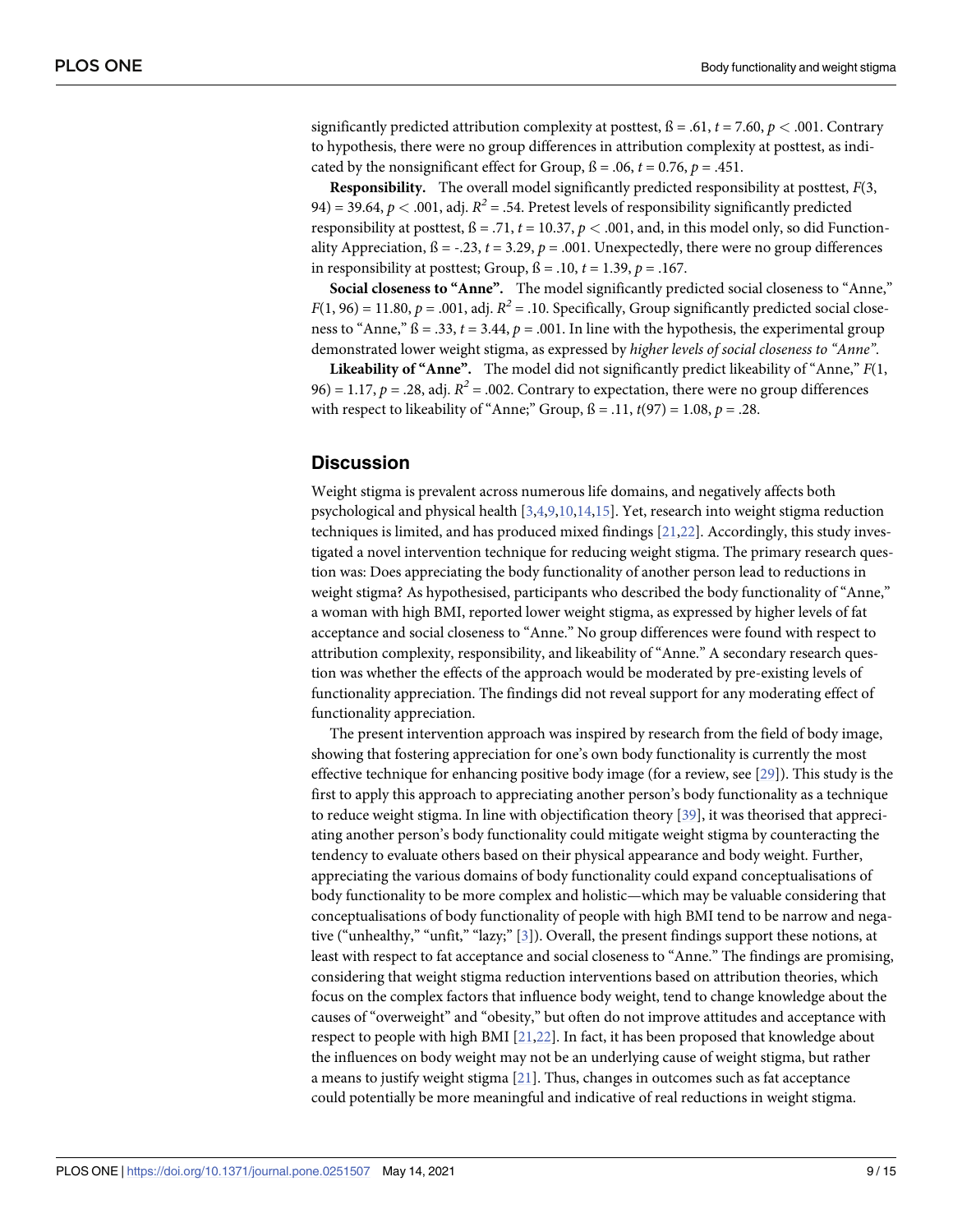<span id="page-9-0"></span>Interestingly, in the present study we did not find any changes in attribution complexity and responsibility, which capture knowledge about the multiple causes of "overweight" and "obesity" [\[47\]](#page-13-0).

It is noteworthy that the experimental group experienced higher fat acceptance and positive evaluations towards fat people in general, but also higher social closeness towards "Anne" in particular. These findings are promising because they suggest that the effects of focusing on the body functionality of one person with high BMI could generalise to other people with high BMI, though this should be tested in future research. The findings with respect to social closeness to "Anne" are also valuable considering that positive social interaction plays an important role in reducing negative stereotypes toward perceived out-groups (see *intergroup contact theory*; [[52,53\]](#page-13-0)). Some experiments have shown that even just imagining a positive social interaction with a person with high BMI can reduce aspects of weight stigma [[54](#page-13-0)[,55\]](#page-14-0).

Given the promising findings with respect to fat acceptance and social closeness, it is unclear why the experimental group did not report higher likeability of "Anne." One possibility is that the active control group also reported liking "Anne." Indeed, when inspecting the mean scores, both groups evaluated "Anne" as rather likeable (*M* = 5.96 to 6.60 on a scale of -10 to 10). Potentially, writing about "Anne's" home may have led the active control group to imagine her in a more positive and humanising light, beyond any immediate assumptions based on her body weight (cf. objectification theory; [[39](#page-13-0)]), thereby contributing to more favourable evaluations. We did not assess likeability of "Anne," and social closeness, at pretest given the design of our study, whereby "Anne" was only introduced to the participants at the start of the writing exercise, 1 week later. Further, the pretest was timed 1 week prior to the laboratory session, to reduce the risk that participants would guess the aims of the study. Nonetheless, future studies could include an assessment of "Anne" at the start of the laboratory session, after the writing exercise and "Anne" have been introduced, but before the participants have begun writing.

With respect to the absence of group differences in attribution complexity and responsibility, as noted above, knowledge about the multiple influences on body weight may not necessarily cause weight stigma, but may be held as justification for it  $[21]$ . Further, of the stigma reduction techniques that aim to enhance knowledge, more explicit techniques are used—for example, whereby participants read about the multiple influences on body weight that are beyond the control of the individual [[56](#page-14-0)]. Investigating weight stigma reduction techniques in isolation is necessary to determine their individual effects. However, multiple complementary techniques will likely be needed to cumulatively change the various expressions of weight stigma.

Last, it is unclear why pre-existing levels of functionality appreciation did not moderate the effects of the intervention approach. The emerging research on functionality appreciation has shown that it is significantly related to other facets of positive body image, including those that incorporate attitudes toward other people's bodies [\[57\]](#page-14-0). For example, functionality appreciation is positively correlated with *broad conceptualisation of beauty* [[31\]](#page-12-0), which involves perceiving beauty in a variety of body shapes and sizes [\[58\]](#page-14-0), and is inversely correlated with *appearance-ideal internalisation* [[59](#page-14-0)], which involves endorsing thinness as the "ideal" of beauty [[60](#page-14-0)]. Thus, it was expected that functionality appreciation would impact how an individual responds to describing another person's body functionality. Yet, it could be that appreciation of one's own body functionality does not influence the extent to which one appreciates another person's body functionality. Future research should determine whether the present effects are replicated, and explore other moderators of the effects of stigma-reduction techniques.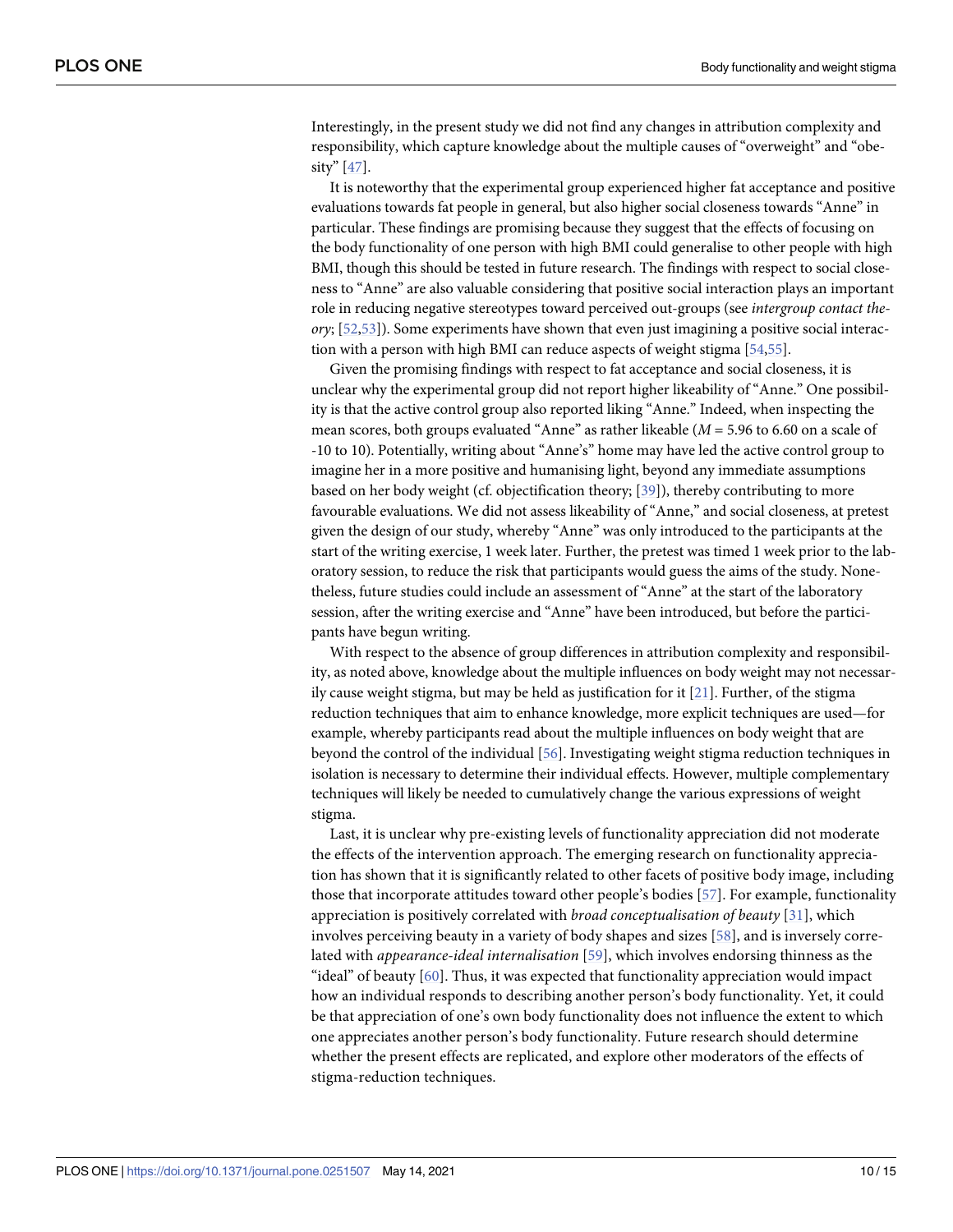#### <span id="page-10-0"></span>**Strengths and limitations**

Studies investigating techniques to reduce weight stigma are limited; moreover, the experimental rigour of many of these studies has been questionable [\[21,22\]](#page-12-0). The present study is valuable because it investigated a novel, brief, and easy to implement weight stigma reduction technique, using a randomised controlled design, with pretest and posttest assessments of weight stigma. In addition, the present study included assessments of various facets of weight stigma, rather than assessing only knowledge about the influences on body weight or attitudes towards fatness. Nevertheless, this study is not without limitations, which can inform additional directions for future research.

First, the present sample comprised only women. The decision was made to recruit only women to simplify the experimental design, and taking into account that our target person "Anne" was also a woman. Future research could include men, and investigate whether gender moderates intervention effects. Second, although the present sample was diverse in terms of ethnic background, and the proportion of different sexual orientations corresponds to those of the Netherlands more broadly [\[61\]](#page-14-0), their average age and BMI was relatively young/low, respectively. Future research should include participants who are more diverse in terms of these demographic characteristics. Third, the photograph of "Anne" was of a White woman; though individuals across demographic characteristics experience weight stigma, there is evidence to suggest that demographic characteristics may intersect to determine the extent of experienced weight stigma and its impact [[62](#page-14-0),[63](#page-14-0)]. Future research could include experimental stimuli with models who vary on other demographic characteristics. Relatedly, future research could include multiple models (also within demographic groups), to enhance the generalisability of intervention effects. Tying back to the importance of including participants of other genders, it will also be valuable to explore how different genders respond to models of their own vs. other genders. Fourth, participants described the body functionality of a person with high BMI, who was perceived as "moderately overweight." It will be valuable to compare the present experimental manipulation to additional groups whereby participants describe the body functionality of a person perceived as "very overweight," and of a person perceived as having lower BMI. Fifth, future research should include follow-up assessments of weight stigma, to determine whether the present effects persist beyond the posttest. Sixth, we cannot rule out the possibility that participants responded to the study measures in a socially desirable manner. Importantly, however, scores on the FAAT have not been correlated with socially desirable responding ([\[47\]](#page-13-0); similar information for the items assessing social closeness and likeability is not available). Last, some of the study measures assessed facets related to behaviour (e.g., selfreported desire to engage in social activities with "Anne"), but future research should also include direct assessments of behaviour.

#### **Conclusions**

This study investigated a novel technique to reduce weight stigma, whereby participants reflected on the body functionality of a person with high BMI. Encouragingly, the experimental group reported higher levels of fat acceptance and social closeness to "Anne." However, future research is needed to examine whether these effects can be replicated, as this is the first study to test this technique. We believe that the onus for stigma-reduction should fall on those who stigmatise others, rather than on the individuals who experience stigma, or on solely teaching them techniques to cope with stigma. In this light, future research could explore how to amplify the reach of weight stigma reduction strategies. For example, should fostering appreciation for others' body functionality reliably mitigate weight stigma, it will be interesting to investigate how media portrayals (which typically perpetuate weight stigma; [[64](#page-14-0)]) can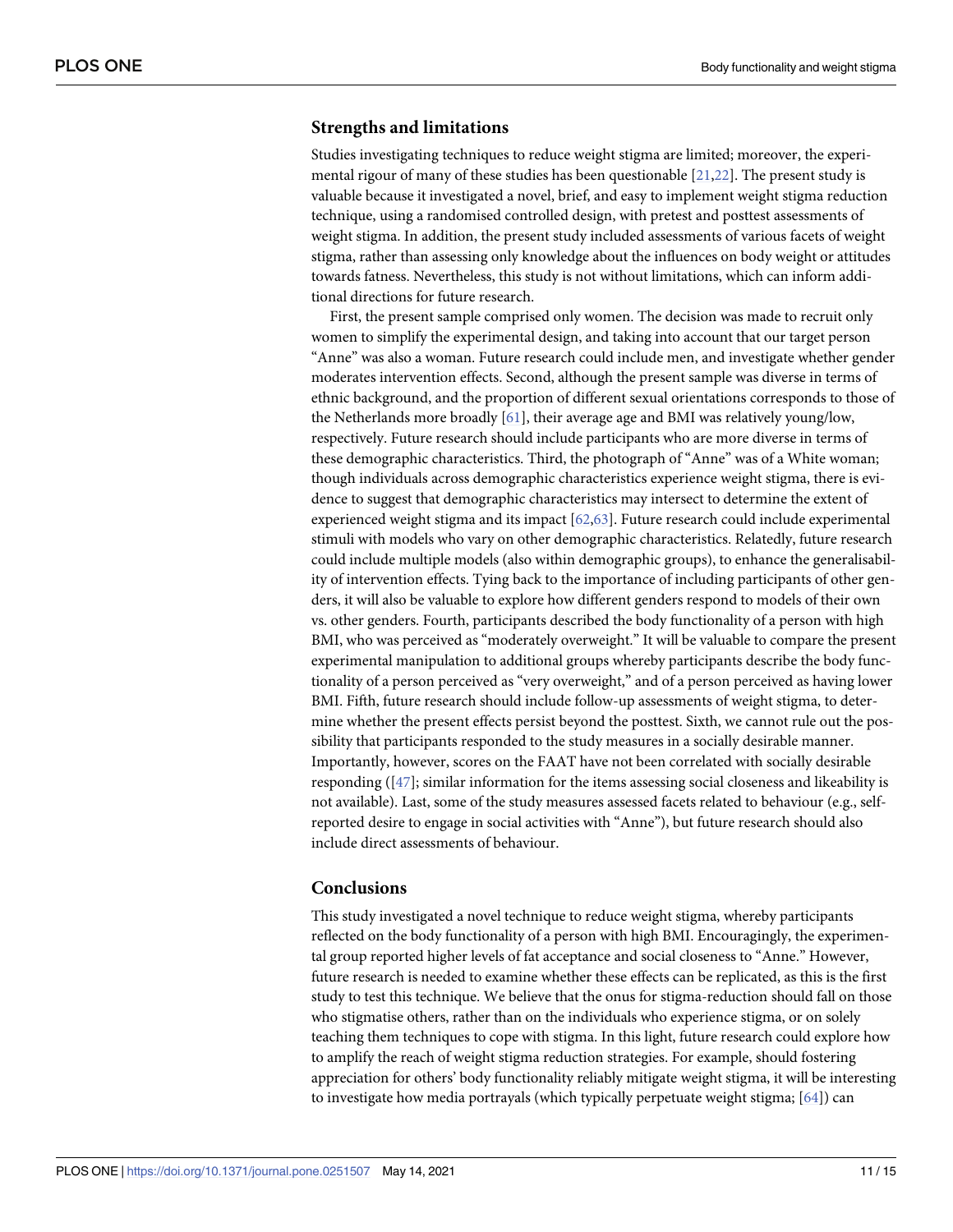<span id="page-11-0"></span>emphasise functionality appreciation in others. Emerging research on body-positive media, including portrayals of women of diverse body sizes engaging in joyful physical activity [[65](#page-14-0)], have been shown to enhance positive body image (for a review, see [[66](#page-14-0)]). It will be valuable to test whether these media portrayals also reduce weight stigma by fostering functionality appreciation for others. We hope that this study serves as an inspiration for future endeavours in this understudied yet important area of research.

#### **Supporting information**

**S1 [File.](http://www.plosone.org/article/fetchSingleRepresentation.action?uri=info:doi/10.1371/journal.pone.0251507.s001) Experimental manipulations: Writing exercise instructions.** (DOCX)

**S2 [File.](http://www.plosone.org/article/fetchSingleRepresentation.action?uri=info:doi/10.1371/journal.pone.0251507.s002) Photograph of "Anne".** (DOCX)

#### **Author Contributions**

**Conceptualization:** Jessica M. Alleva, Kai Karos, Angela Meadows, Moon I. Walde´n, Francesca Lissandrello, Melissa J. Atkinson.

**Formal analysis:** Jessica M. Alleva.

Investigation: Moon I. Waldén, Francesca Lissandrello.

Methodology: Jessica M. Alleva, Kai Karos, Angela Meadows, Moon I. Waldén, Francesca Lissandrello, Melissa J. Atkinson.

**Supervision:** Jessica M. Alleva.

**Writing – original draft:** Jessica M. Alleva.

**Writing – review & editing:** Jessica M. Alleva, Kai Karos, Angela Meadows, Moon I. Walde´n, Sarah E. Stutterheim, Francesca Lissandrello, Melissa J. Atkinson.

#### **References**

- **[1](#page-1-0).** Bos AER, Pryor JB, Reeder GD, Stutterheim SE. Stigma: Advances in theory and research. Basic and Applied Social Psychology. 2013; 35:1–9.
- **[2](#page-1-0).** National Eating Disorders Association. Weight stigma. 2018. [https://www.nationaleatingdisorders.org/](https://www.nationaleatingdisorders.org/weight-stigma) [weight-stigma.](https://www.nationaleatingdisorders.org/weight-stigma)
- **[3](#page-1-0).** Puhl RM, Heuer CA. The stigma of obesity: A review and update. Obesity. 2009; 17(5):941–64. [https://](https://doi.org/10.1038/oby.2008.636) [doi.org/10.1038/oby.2008.636](https://doi.org/10.1038/oby.2008.636) PMID: [19165161](http://www.ncbi.nlm.nih.gov/pubmed/19165161)
- **[4](#page-1-0).** Vartanian LR, Porter AM. Weight stigma and eating behavior: A review of the literature. Appetite. 2016; 102:3–14. <https://doi.org/10.1016/j.appet.2016.01.034> PMID: [26829371](http://www.ncbi.nlm.nih.gov/pubmed/26829371)
- **[5](#page-1-0).** Vartanian LR, Shaprow JG. Effects of weight stigma on exercise motivation and behavior: A preliminary investigation among college-aged females. Journal of Health Psychology. 2008; 13(1):131–8. [https://](https://doi.org/10.1177/1359105307084318) [doi.org/10.1177/1359105307084318](https://doi.org/10.1177/1359105307084318) PMID: [18086724](http://www.ncbi.nlm.nih.gov/pubmed/18086724)
- **[6](#page-1-0).** Sutin AR, Terracciano A. Perceived weight discrimination and high-risk health-related behaviors. Obesity. 2017; 25(7):1183–6. <https://doi.org/10.1002/oby.21845> PMID: [28653501](http://www.ncbi.nlm.nih.gov/pubmed/28653501)
- **[7](#page-1-0).** Vadiveloo M, Mattei J. Perceived weight discrimination and 10-year risk of allostatic load among US adults. Annals of Behavioral Medicine. 2017; 51(1):94–104. <https://doi.org/10.1007/s12160-016-9831-7> PMID: [27553775](http://www.ncbi.nlm.nih.gov/pubmed/27553775)
- **[8](#page-1-0).** Udo T, Purcell K, Grilo CM. Perceived weight discrimination and chronic medical conditions in adults with overweight and obesity. International Journal of Clinical Practice. 2016; 70(12):1003-11. [https://](https://doi.org/10.1111/ijcp.12902) [doi.org/10.1111/ijcp.12902](https://doi.org/10.1111/ijcp.12902) PMID: [28032427](http://www.ncbi.nlm.nih.gov/pubmed/28032427)
- **[9](#page-1-0).** Alimoradi Z, Golboni F, Griffiths MD, Broström A, Lin CY, Pakpour AH. Weight-related stigma and psychological distress: A systematic review and meta-analysis. Clinical Nutrition. 2020; 39(7):2001–13. <https://doi.org/10.1016/j.clnu.2019.10.016> PMID: [31732288](http://www.ncbi.nlm.nih.gov/pubmed/31732288)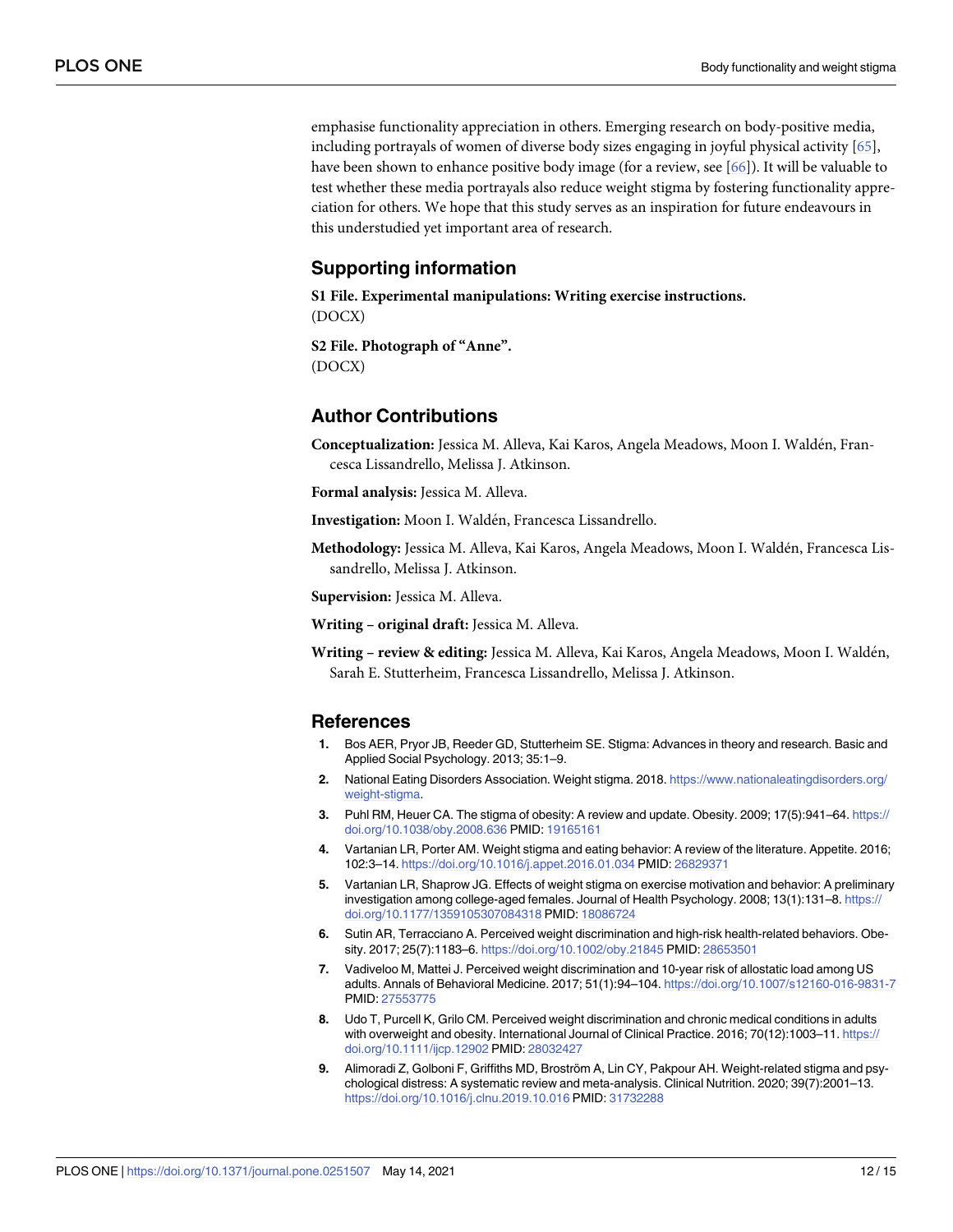- <span id="page-12-0"></span>**[10](#page-1-0).** Emmer C, Bosnjak M, Mata J. The association between weight stigma and mental health: A meta-analysis. Obesity Reviews. 2020; 21(1):1–13. <https://doi.org/10.1111/obr.12935> PMID: [31507062](http://www.ncbi.nlm.nih.gov/pubmed/31507062)
- **[11](#page-1-0).** Hatzenbuehler ML, Keyes KM, Hasin DS. Associations between perceived weight discrimination and the prevalence of psychiatric disorders in the general population. Obesity. 2009; 17(11):2033–9. [https://](https://doi.org/10.1038/oby.2009.131) [doi.org/10.1038/oby.2009.131](https://doi.org/10.1038/oby.2009.131) PMID: [19390520](http://www.ncbi.nlm.nih.gov/pubmed/19390520)
- **[12](#page-1-0).** Hunger JM, Dodd DR, Smith AR. Weight-based discrimination, interpersonal needs, and suicidal ideation. Stigma and Health. 2020; 5(2):217–24.
- **[13](#page-1-0).** Sutin AR, Stephan Y, Terracciano A. Weight discrimination and risk of mortality. Psychological Science. 2015; 26(11):1803–11. <https://doi.org/10.1177/0956797615601103> PMID: [26420442](http://www.ncbi.nlm.nih.gov/pubmed/26420442)
- **[14](#page-1-0).** Puhl R, Suh Y. Health consequences of weight stigma: Implications for obesity prevention and treatment. Current Obesity Reports. 2015; 4(2):182–90. <https://doi.org/10.1007/s13679-015-0153-z> PMID: [26627213](http://www.ncbi.nlm.nih.gov/pubmed/26627213)
- **[15](#page-1-0).** Wu YK, Berry DC. Impact of weight stigma on physiological and psychological health outcomes for overweight and obese adults: A systematic review. Journal of Advanced Nursing. 2018; 74(5):1030–42. <https://doi.org/10.1111/jan.13511> PMID: [29171076](http://www.ncbi.nlm.nih.gov/pubmed/29171076)
- **[16](#page-1-0).** Major B, Hunger JM, Bunyan DP, Miller CT. The ironic effects of weight stigma. Journal of Experimental Social Psychology. 2014; 51:74–80.
- **17.** Schvey NA, Puhl RM, Brownell KD. The impact of weight stigma on caloric consumption. Obesity. 2011; 19(10):1957–62. <https://doi.org/10.1038/oby.2011.204> PMID: [21760636](http://www.ncbi.nlm.nih.gov/pubmed/21760636)
- **[18](#page-1-0).** Tomiyama AJ, Mann T. If shaming reduced obesity, there would be no fat people. The Hastings Center Report. 2013; 43(3):4–5. <https://doi.org/10.1002/hast.166> PMID: [23650055](http://www.ncbi.nlm.nih.gov/pubmed/23650055)
- **[19](#page-1-0).** Himmelstein MS, Incollingo Belsky AC, Janet Tomiyama A. The weight of stigma: Cortisol reactivity to manipulated weight stigma. Obesity. 2015; 23(2):368–74. <https://doi.org/10.1002/oby.20959> PMID: [25522347](http://www.ncbi.nlm.nih.gov/pubmed/25522347)
- **[20](#page-1-0).** Schvey NA, Puhl RM, Brownell KD. The stress of stigma: Exploring the effect of weight stigma on cortisol reactivity. Psychosomatic Medicine. 2014; 76(2):156–62. [https://doi.org/10.1097/PSY.](https://doi.org/10.1097/PSY.0000000000000031) [0000000000000031](https://doi.org/10.1097/PSY.0000000000000031) PMID: [24434951](http://www.ncbi.nlm.nih.gov/pubmed/24434951)
- **[21](#page-1-0).** Danı´elsdo´ttir S, O'Brien KS, Ciao A. Anti-fat prejudice reduction: A review of published studies. Obesity Facts. 2010; 3(1):47–58. <https://doi.org/10.1159/000277067> PMID: [20215795](http://www.ncbi.nlm.nih.gov/pubmed/20215795)
- **[22](#page-1-0).** Lee M, Ata RN, Brannick MT. Malleability of weight-biased attitudes and beliefs: A meta-analysis of weight bias reduction interventions. Body Image. 2014; 11(3):251–9. [https://doi.org/10.1016/j.bodyim.](https://doi.org/10.1016/j.bodyim.2014.03.003) [2014.03.003](https://doi.org/10.1016/j.bodyim.2014.03.003) PMID: [24958660](http://www.ncbi.nlm.nih.gov/pubmed/24958660)
- **[23](#page-1-0).** Crandall CS, D'Anello S, Sakalli N, Lazarus E, Wieczorkowska G, Feather NT. An attribution-value model of prejudice: Anti-fat attitudes in six nations. Personality and Social Psychology Bulletin. 2001; 27  $(1):30 - 7.$
- **[24](#page-1-0).** Weiner B, Perry RP, Magnusson J. An attributional analysis of reactions to stigmas. Journal of Personality and Social Psychology. 1988; 55(5):738–48. <https://doi.org/10.1037//0022-3514.55.5.738> PMID: [2974883](http://www.ncbi.nlm.nih.gov/pubmed/2974883)
- **[25](#page-1-0).** Brochu PM. Testing the effectiveness of a weight bias educational intervention among clinical psychology trainees. Journal of Applied Social Psychology. 2020:1–11.
- **[26](#page-1-0).** Meadows A, Higgs S, Burke SE, Dovidio JF, van Ryn M, Phelan SM. Social dominance orientation, dispositional empathy, and need for cognitive closure moderate the impact of empathy-skills training, but not patient contact, on medical students' negative attitudes toward higher-weight patients. Frontiers in Psychology. 2017; 8:1–15.
- **[27](#page-1-0).** Calogero RM, Tylka TL, Mensinger JL, Meadows A, Danı´elsdo´ttir S. Recognizing the fundamental right to be fat: A weight-inclusive approach to size acceptance and healing from sizeism. Women & Therapy. 2019; 42(1–2):22–44.
- **[28](#page-1-0).** Murakami JM, Latner JD. Weight acceptance versus body dissatisfaction: Effects on stigma, perceived self-esteem, and perceived psychopathology. Eating Behaviors. 2015; 19:163–7. [https://doi.org/10.](https://doi.org/10.1016/j.eatbeh.2015.09.010) [1016/j.eatbeh.2015.09.010](https://doi.org/10.1016/j.eatbeh.2015.09.010) PMID: [26418164](http://www.ncbi.nlm.nih.gov/pubmed/26418164)
- **[29](#page-1-0).** Guest E, Costa B, Williamson H, Meyrick J, Halliwell E, Harcourt D. The effectiveness of interventions aiming to promote positive body image in adults: A systematic review. Body Image. 2019; 30:10–25. <https://doi.org/10.1016/j.bodyim.2019.04.002> PMID: [31077956](http://www.ncbi.nlm.nih.gov/pubmed/31077956)
- **[30](#page-1-0).** Alleva JM, Martijn C, van Breukelen GJP, Jansen A, Karos K. Expand Your Horizon: A programme that improves body image and reduces self-objectification by training women to focus on body functionality. Body Image. 2015; 15:81–9. <https://doi.org/10.1016/j.bodyim.2015.07.001> PMID: [26280376](http://www.ncbi.nlm.nih.gov/pubmed/26280376)
- **[31](#page-1-0).** Alleva JM, Tylka TL, Kroon Van Diest AM. The Functionality Appreciation Scale (FAS): Development and psychometric evaluation in U.S. community women and men. Body Image. 2017; 23:28–44. [https://](https://doi.org/10.1016/j.bodyim.2017.07.008) [doi.org/10.1016/j.bodyim.2017.07.008](https://doi.org/10.1016/j.bodyim.2017.07.008) PMID: [28822275](http://www.ncbi.nlm.nih.gov/pubmed/28822275)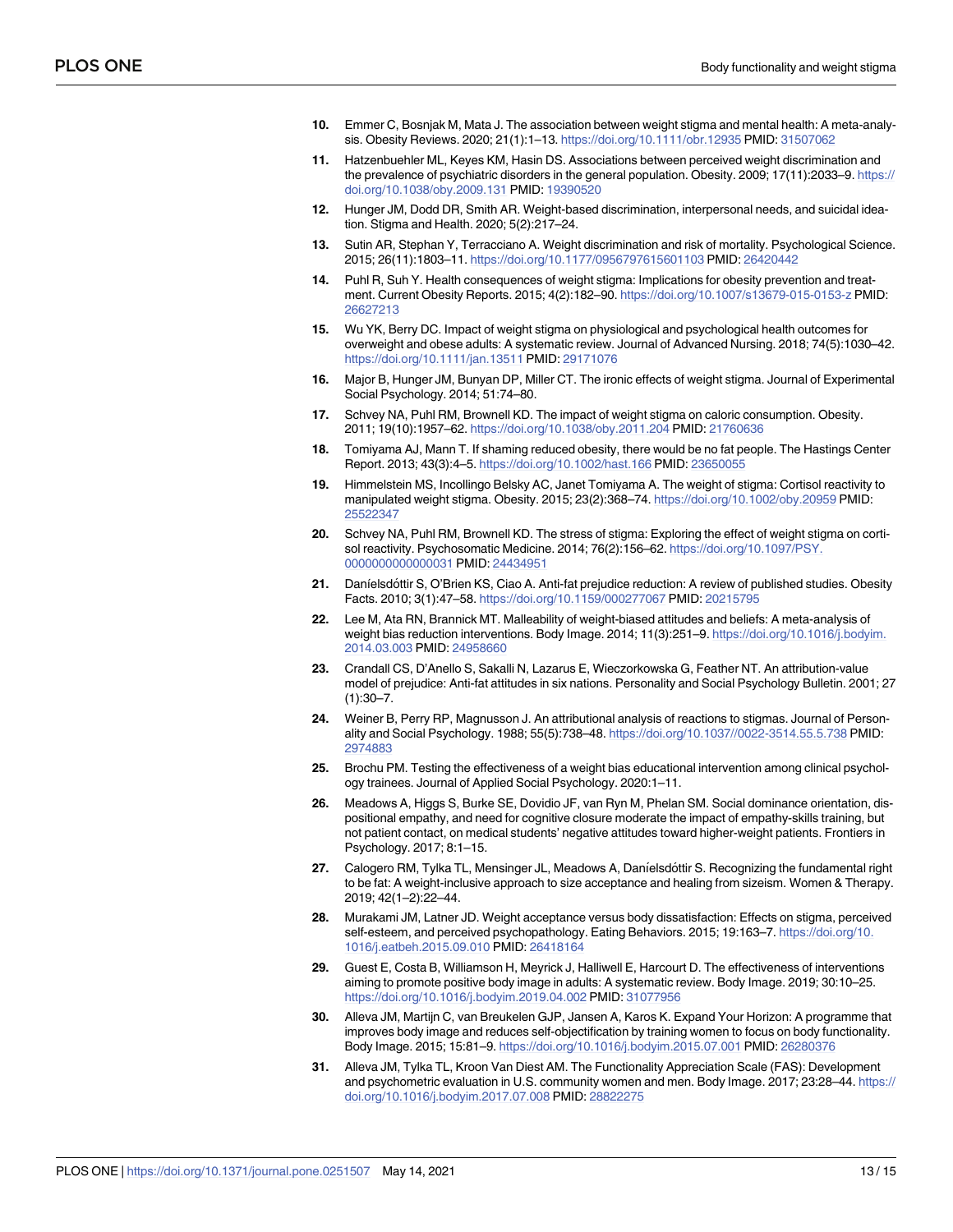- <span id="page-13-0"></span>**[32](#page-2-0).** Alleva JM, Martijn C, Jansen A, Nederkoorn C. Body language: Affecting body satisfaction by describing the body in functionality terms. Psychology of Women Quarterly. 2014; 38(2):181–96.
- **[33](#page-4-0).** Alleva JM, Veldhuis J, Martijn C. A pilot study investigating whether focusing on body functionality can protect women from the potential negative effects of viewing thin-ideal media images. Body Image. 2016; 17:10–3. <https://doi.org/10.1016/j.bodyim.2016.01.007> PMID: [26878220](http://www.ncbi.nlm.nih.gov/pubmed/26878220)
- **[34](#page-2-0).** Alleva JM, Diedrichs PC, Halliwell E, Martijn C, Stuijfzand BG, Treneman-Evans G, et al. A randomised-controlled trial investigating potential underlying mechanisms of a functionality-based approach to improving women's body image. Body Image. 2018; 25:85–96. [https://doi.org/10.1016/j.bodyim.](https://doi.org/10.1016/j.bodyim.2018.02.009) [2018.02.009](https://doi.org/10.1016/j.bodyim.2018.02.009) PMID: [29522927](http://www.ncbi.nlm.nih.gov/pubmed/29522927)
- **35.** Alleva JM, Diedrichs PC, Halliwell E, Peters ML, Dures E, Stuijfzand BG, et al. More than my RA: A randomized trial investigating body image improvement among women with rheumatoid arthritis using a functionality-focused intervention program. Journal of Consulting and Clinical Psychology. 2018; 86 (8):666–76. <https://doi.org/10.1037/ccp0000317> PMID: [30035583](http://www.ncbi.nlm.nih.gov/pubmed/30035583)
- **36.** Dunaev J, Markey CH, Brochu PM. An attitude of gratitude: The effects of body-focused gratitude on weight bias internalization and body image. Body Image. 2018; 25:9–13. [https://doi.org/10.1016/j.](https://doi.org/10.1016/j.bodyim.2018.01.006) [bodyim.2018.01.006](https://doi.org/10.1016/j.bodyim.2018.01.006) PMID: [29427948](http://www.ncbi.nlm.nih.gov/pubmed/29427948)
- **37.** Mulgrew KE, Stalley NL, Tiggemann M. Positive appearance and functionality reflections can improve body satisfaction but do not protect against idealised media exposure. Body Image. 2017; 23:126–34. <https://doi.org/10.1016/j.bodyim.2017.09.002> PMID: [28988064](http://www.ncbi.nlm.nih.gov/pubmed/28988064)
- **[38](#page-2-0).** Stern NG, Engeln R. Self-compassionate writing exercises increase college women's body satisfaction. Psychology of Women Quarterly. 2018; 42(3):326–41.
- **[39](#page-2-0).** Fredrickson BL, Roberts T-A. Objectification theory: Toward understanding women's lived experiences and mental health risks. Psychology of Women Quarterly. 1997; 21(2):173–206.
- **[40](#page-2-0).** Moradi B, Huang Y-P. Objectification theory and psychology of women: A decade of advances and future directions. Psychology of Women Quarterly. 2008; 32:377–98.
- **[41](#page-2-0).** Roberts T-A, Calogero RM, Gervais SJ. Objectification theory: Continuing contributions to feminist psychology. In: Travis CB, White JW, editors. APA handbook of the psychology of women: History, theory, and battlegrounds ( Vol 1). Washington: American Psychological Association; 2018. p. 249–71.
- **[42](#page-2-0).** Heflick NA, Goldenberg JL, Cooper DP, Puvia E. From women to objects: Appearance focus, target gender, and perceptions of warmth, morality and competence. Journal of Experimental Social Psychology. 2011 May [cited 2012 Apr 11]; 47(3):572–81.
- **43.** Heflick NA, Goldenberg JL. Objectifying Sarah Palin: Evidence that objectification causes women to be perceived as less competent and less fully human. Journal of Experimental Social Psychology. 2009; 45(3):598–601.
- **[44](#page-2-0).** Swami V, Coles R, Wyrozumska K, Wilson E, Salem N, Furnham A. Oppressive beliefs at play: Associations among beauty ideals and practices and individual differences in sexism, objectification of others, and media exposure. Psychology of Women Quarterly. 2010; 34(3):365–79.
- **[45](#page-2-0).** Kersbergen I, Robinson E. Blatant dehumanization of people with obesity. Obesity. 2019; 27(6):1005– 12. <https://doi.org/10.1002/oby.22460> PMID: [30941913](http://www.ncbi.nlm.nih.gov/pubmed/30941913)
- **[46](#page-2-0).** Fuller-Tyszkiewicz M, Richardson B, Lewis V, Linardon J, Mills J, Juknaitis K, et al. A randomized trial exploring mindfulness and gratitude exercises as eHealth-based micro-interventions for improving body satisfaction. Computers in Human Behavior. 2019; 95:58–65.
- **[47](#page-4-0).** Cain P. Quantifying elements of contemporary fat discourse: The development and validation of the Fat Attitudes Assessment Toolkit. Doctoral dissertation, Murdoch University. 2019. [https://](https://researchrepository.murdoch.edu.au/id/eprint/52182/) [researchrepository.murdoch.edu.au/id/eprint/52182/.](https://researchrepository.murdoch.edu.au/id/eprint/52182/)
- **[48](#page-5-0).** Obesity Canada. Image bank. 2021. [https://obesitycanada.ca/resources/image-bank/.](https://obesitycanada.ca/resources/image-bank/)
- **[49](#page-5-0).** Puhl RM, Luedicke J, Heuer CA. The stigmatizing effect of visual media portrayals of obese persons on public attitudes: Does race or gender matter? Journal of Health Communication. 2013; 18(7):805–26. <https://doi.org/10.1080/10810730.2012.757393> PMID: [23577702](http://www.ncbi.nlm.nih.gov/pubmed/23577702)
- **[50](#page-6-0).** de Ruddere L, Goubert L, Prkachin KM, Louis Stevens MA, van Ryckeghem DML, Crombez G. When you dislike patients, pain is taken less seriously. Pain. 2011; 152(10):2342–7. [https://doi.org/10.1016/j.](https://doi.org/10.1016/j.pain.2011.06.028) [pain.2011.06.028](https://doi.org/10.1016/j.pain.2011.06.028) PMID: [21943961](http://www.ncbi.nlm.nih.gov/pubmed/21943961)
- **[51](#page-6-0).** Field AP. Discovering statistics using SPSS. 3rd ed. London: Sage Publications; 2009.
- **[52](#page-9-0).** Allport GW. The nature of prejudice. Boston: Addison Wesley; 1954.
- **[53](#page-9-0).** Pettigrew TF, Tropp LR. A meta-analytic test of intergroup contact theory. Journal of Personality and Social Psychology. 2006; 90(5):751–83. <https://doi.org/10.1037/0022-3514.90.5.751> PMID: [16737372](http://www.ncbi.nlm.nih.gov/pubmed/16737372)
- **[54](#page-9-0).** Turner RN, Wildschut T, Sedikides C. Dropping the weight stigma: Nostalgia improves attitudes toward persons who are overweight. Journal of Experimental Social Psychology. 2012; 48(1):130–7.